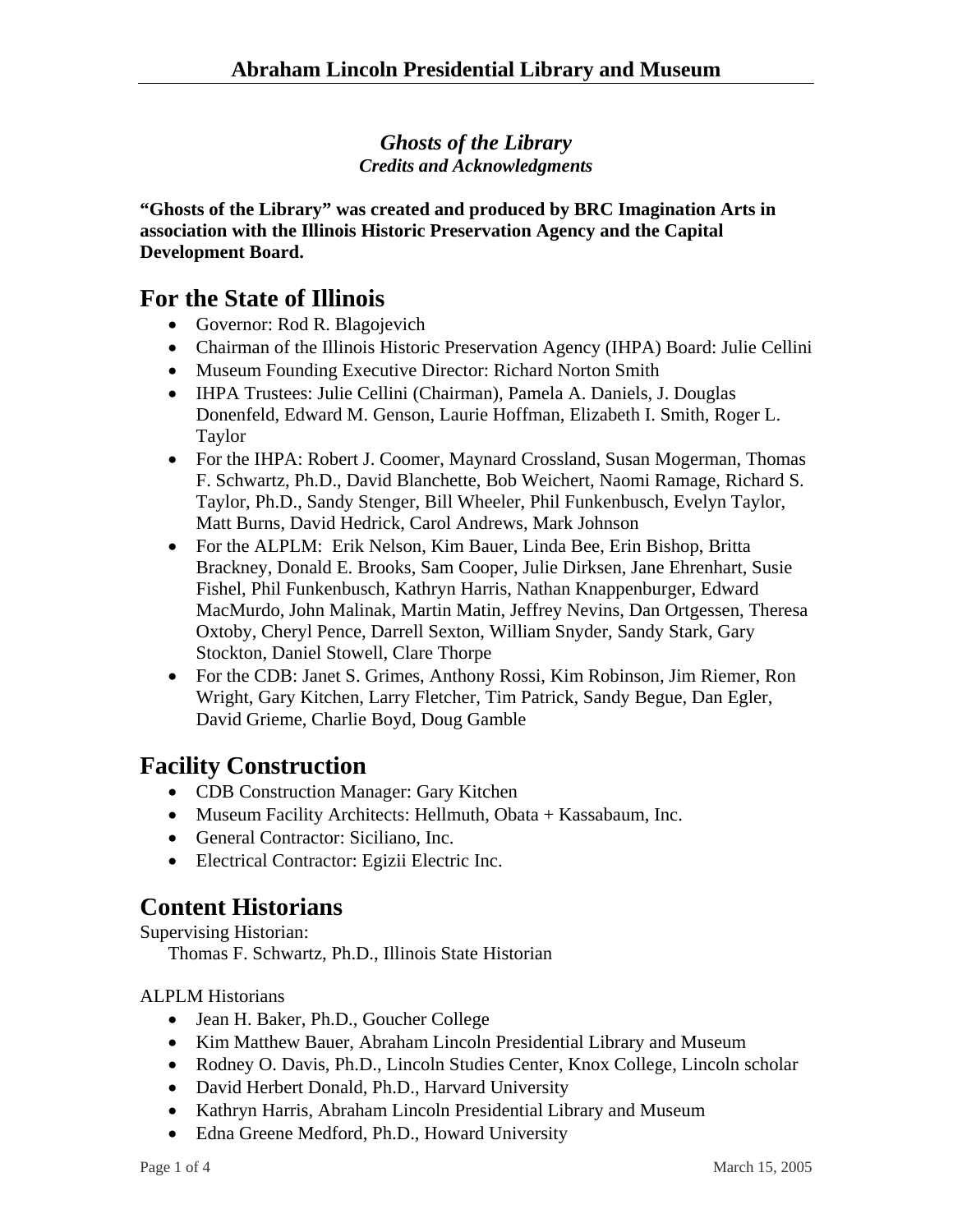#### **Abraham Lincoln Presidential Library and Museum**

- Mark Johnson, Illinois Historic Preservation Agency
- Phillip Shaw Paludan, Ph.D., University of Illinois at Springfield
- James A. Rawley, Ph.D., University of Nebraska at Lincoln
- Ronald D. Rietveld, Ph.D., California State University at Fullerton
- Richard S. Taylor, Ph.D., Illinois Historic Preservation Agency
- Wendy Hamand Venet, Ph.D., Georgia State University
- Douglas L. Wilson, Ph.D., Lincoln Studies Center, Knox College

Advising Historians

- James Barber, National Portrait Gallery, Washington, D. C.
- Christy S. Coleman, Charles H. Wright Museum of African American History
- Cullom Davis, Professor of History Emeritus, University of Illinois at Springfield
- Gary Gallagher, Ph.D., University of Virginia
- James O. Hall, Lincoln Assassination Scholar
- Paul Hawke, Battlefield Protection Program, National Park Service
- Frances H. Kennedy, The Conservation Fund, Civil War Preservation Trust
- David Lowe, Civil War Sites Advisory Commission, National Park Service
- James M. McPherson, Ph.D., Princeton University
- Michael Musick, National Archives, Washington, D.C.
- Mark E. Neely Jr., Ph.D., Pennsylvania State University
- Brian Pohanka, Civil War Historian
- Gordon Rhea, Civil War Historian
- John Rhodehamel, Huntington Library
- Richard Norton Smith, Abraham Lincoln Presidential Library and Museum
- Edward Steers, Ph.D., National Institute of Health
- Louise Taper; Lincoln Collector and John Wilkes Booth Authority

Illinois School Teachers/Advisors:

- Pamela Daniels (Fourth Grade Teacher)
- Bill Ulmer (Teacher, Chapman Junior High School)
- Bonnie Heidinger (Teacher, Anna-Jonesboro High School)

National and State Park staff

- Sheila Blodgett, Looking for Lincoln
- Norman Hellmers, National Park Service, Site Superintendent, The Lincoln Home National Historic Site
- Mike Capps, Historian, Lincoln Boyhood Home

## **Created and Produced by BRC Imagination Arts**

- Executive Producer: Bob Rogers
- Senior Project Manager: Tisa Poe
- Project Manager: Heather Riekels
- Installation Manager: Catherine Moulton, Kirk Winterroth
- Creative Director: Charles Otte
- Preshow Director: Tony Mitchell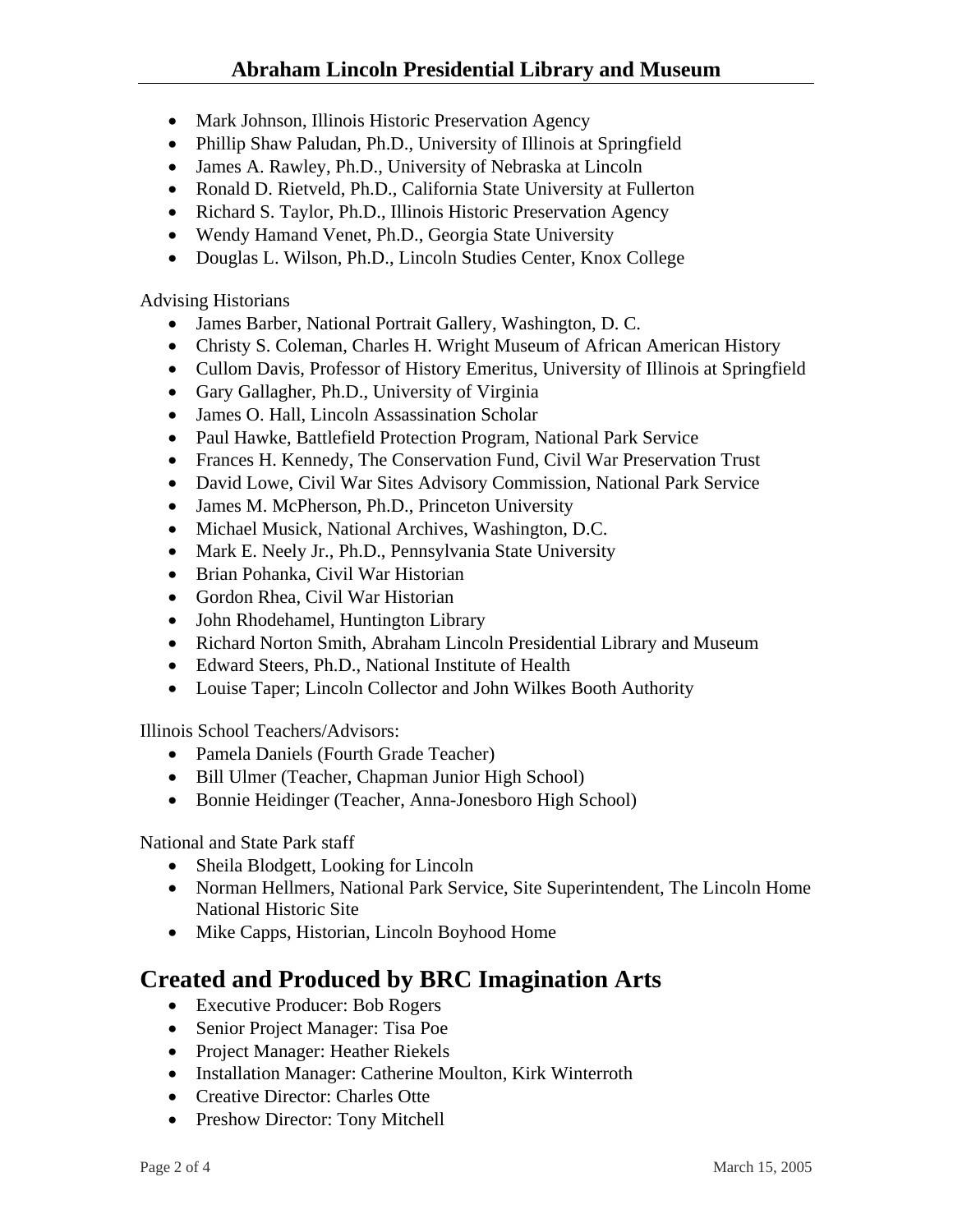- Writers: Bob Rogers, Rich Procter, Sean Moor, Tony Mitchell, Richard Norton Smith
- Pre-Show Director: Tony Mitchell
- Music Composed, Arranged and Conducted by: David Kneupper, Ph.D.
- Orchestra: Northwest Sinfonia Orchestra
- Voices: Darroch Greer, William Schallert
- Staging Director: Danny Hartigan
- Cinematographer: Mehran Salamati, John Ealer
- Production Design: Chuck Roberts
- Show Set Lead: April Johnson
- Show Set Designer: Judy Bradbury, Stan Kuo, Sameer Kawash
- Lighting Design: Fabian Yeager, Mark Andrew
- Costume Design: Tina Haatainen, Christina Wright
- Media Line Producer: Thom Randmaa
- Preshow Media Line Producer: Tony Mitchell
- Editor: Ray Greene
- Preshow Editor: Liza McDonald
- Storyboard Artist: Stan Kuo
- Researcher: Darroch Greer
- Show Systems Manager: Tom Tait
- Fabrication Manager: Sameer Kawash
- Production Coordinators: Jennie Rowell, Hillary Heath, Barbara Picking, Brian Kivlen, Melissa Altman, Zachary Johnson, Jaime Dyas
- Archives: Ann Bowman, Stephen Rebori, Hillary Heath
- Production Assistants: Jimmie Session, Edwin Salas
- Facility Interface Coordinator: Kevin Jenkins
- Associate Producers: Marci Carlin, Jim Warren, Scott Ault, Rob Wyatt, Donna Davidson
- Business Affairs: Christopher De Ande
- Accountant: Doug Sarver
- Concept Designers: Christian Lachel, Danilo Montejo, Topper Helmers
- Administrative: Karen McGee, Melissa Schulman, Nikia Morales
- Sound Supervision and Sound Editorial: Soundelux Design Music Group
- Media Effects: Stan Winston Studios
- Pyrotechnics: Richard Stutsman
- Post Production Services: RPG Productions, Laser Pacific, HTV
- Set Construction: Scenic View
- Glass: Noremac Sales
- Mechanical Effects: Rando Productions, Inc., Technifex
- Artifact Cases: Glasbau Hahn
- Show Systems: Electrosonic
- Show Lighting: Candela Controls, Egiii Electric, Inc.
- Graphic Design and Production Manager: Stephanie Sakkab
- $\bullet$  1<sup>st</sup> A.D.: Ethan Phillips
- Preshow  $1<sup>st</sup>$  A.D.: Judy Tanke
- Media Effects Supervisor: Andre Bustanoby